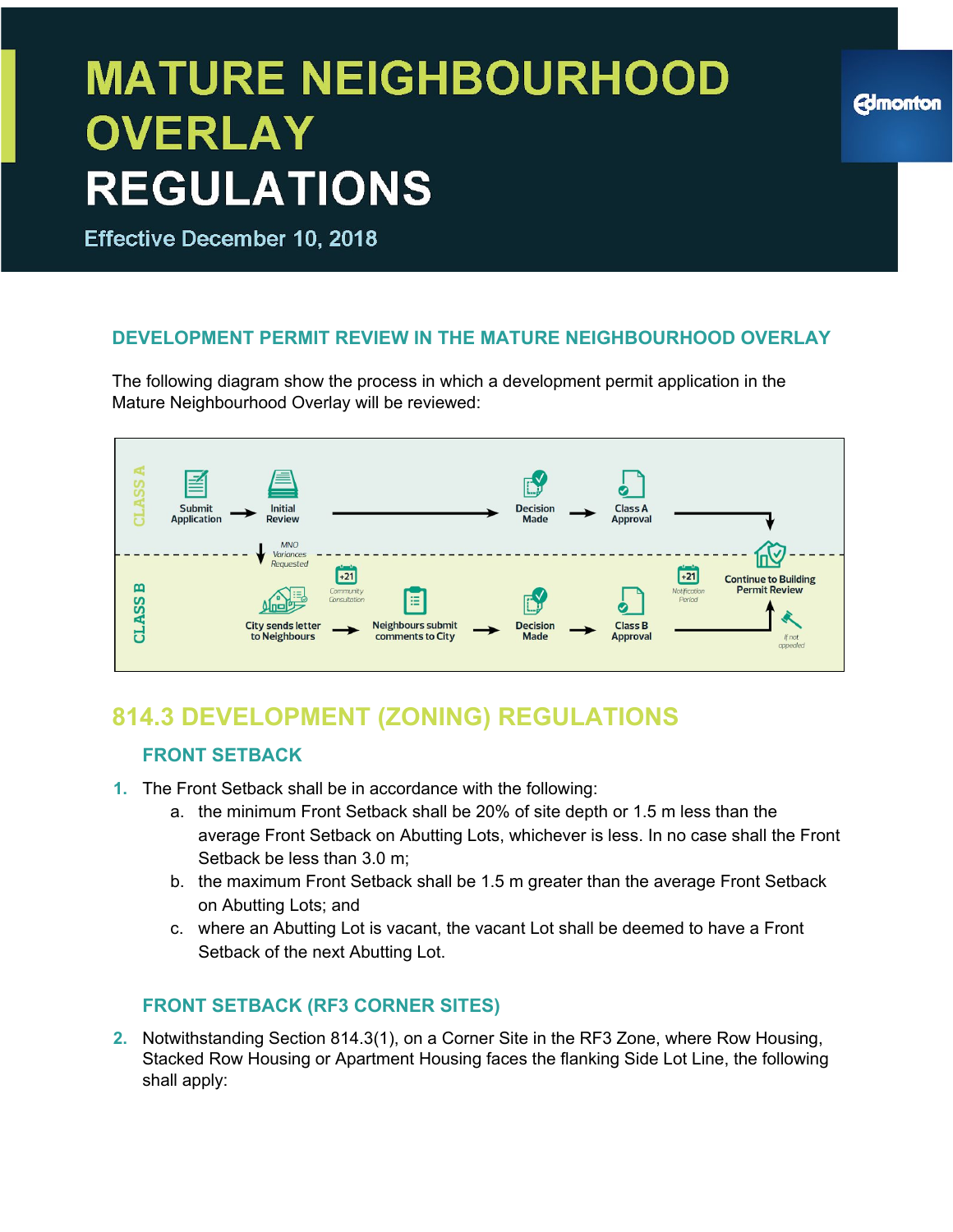- **a.** for Lots where the Front Setback of the Abutting Lot is 9.0 m or less, the Front Setback shall be a minimum of 3.0 m and shall be consistent within 1.5 m of the Front Setback of the Abutting Lot, to a maximum of 6.0 m.
- **b.** for Lots where the Front Setback of the Abutting Lot is greater than 9.0 m and less than 11.0 m, the Front Setback shall be consistent within 3.0 m of the Front Setback of the Abutting Lot, to a maximum of 7.0 m.
- **c.** for Lots where the Front Setback of the Abutting Lot is 11.0 m or greater, the Front Setback shall be within 4.0 m of the Front Setback of the Abutting Lot.
- **d.** Where an Abutting Lot is vacant, the vacant Lot shall be deemed to have a Front Setback of the next Abutting Lot.

#### **SIDE SETBACK**

- **3.** Side Setbacks shall be established on the following basis:
	- **a.** where the Site Width is 12.0 m or less, the minimum required setback shall be 1.2 m;
	- **b.** where a Site Width is greater than 12.0 m and less than 18.3 m, the Side Setback requirements of the underlying Zone shall apply;
	- **c.** where a Site Width is 18.3 m or Wider:
		- **i.** Side Setbacks shall total 20% of the Site Width but shall not be required to exceed 6.0 m in total;
		- **ii.** the minimum interior Side Setback shall be 2.0 m, except if the requirements of the underlying Zone are greater, and the underlying Zone requirements shall apply; and
		- **iii.** on a Corner Site, the Side Setback requirements along a flanking public roadway, other than a Lane, shall be in accordance with the requirements of the underlying Zone.

#### **REAR SETBACK**

**4.** The minimum Rear Setback shall be 40% of the Site Depth.

#### **HEIGHT**

**5.** The maximum Height shall not exceed 8.9 m.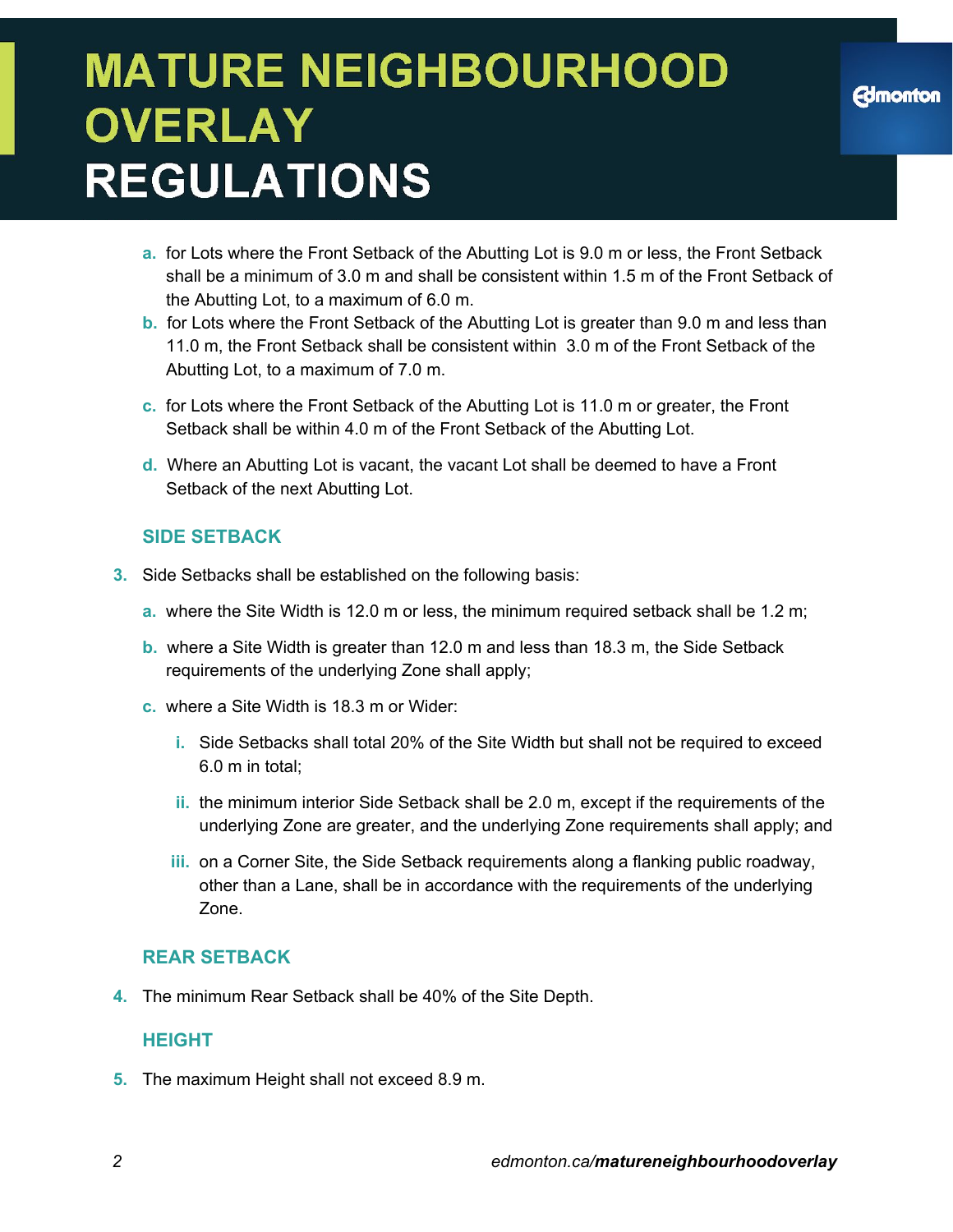#### **BASEMENT ELEVATION**

**6.** The Basement elevation shall be no more than 1.5 m above Grade. The Basement elevation shall be measured as the distance between Grade and the finished floor of the first Storey.

#### **DORMER WIDTH**

**7.** When a structure is greater than 7.5 m in Height, the width of any one Dormer shall not exceed 3.6 m. The aggregate total width of one or all Dormers shall not exceed one third of the length of the building's wall in which the Dormers are located.

#### **SIDE SETBACKS AND PRIVACY**

- **8.** Where an interior Side Setback is less than 2.0 m,
	- **a.** the applicant shall provide information regarding the location of side windows of the Dwellings on the Abutting properties and Amenity Areas on Abutting properties;
	- **b.** the side windows of the proposed Dwelling shall be located to reduce overlook into Amenity Areas of the Abutting properties; and
	- **c.** the proposed Dwelling shall incorporate design techniques, such as, but not limited to, translucent window treatment, window location, raised windows, or Privacy Screening, to reduce direct line of sight in to the windows of the Dwelling on the Abutting property.

#### **PRIVACY SCREENING ON PLATFORM STRUCTURES**

**9.** Platform Structures located within a Rear Yard or interior Side Yard, and greater than 1.0 m above the finished ground level, excluding any artificial embankment, shall provide Privacy Screening to prevent visual intrusion into Abutting properties.

#### **PLATFORM STRUCTURE (FRONT YARD)**

**10.** Platform Structure or single Storey Unenclosed Front Porches may project from the first Storey of a Dwelling a maximum of 2.5 m into a required Front Setback, provided that a minimum of 3.0 m is maintained between the Front Lot Line and the Platform Structure or Unenclosed Front Porch.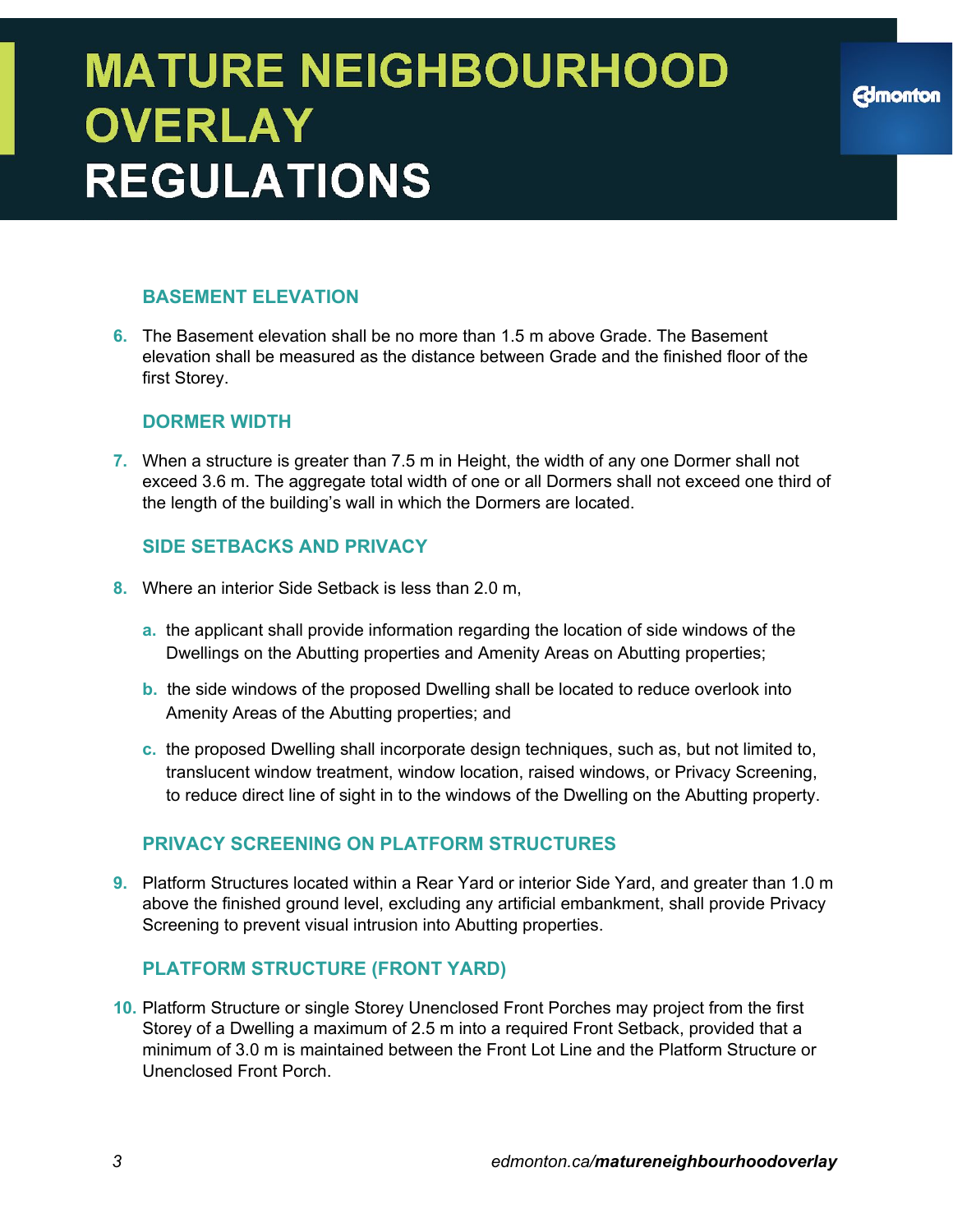#### **PLATFORM STRUCTURE (FLANKING SIDE YARD)**

**11.** Platform Structures or single Storey Unenclosed Front Porches may project from the first Storey of a Dwelling a maximum of 2.0 m into a required flanking Side Setback, provided that a minimum of 1.5 m is maintained between the flanking Side Lot Line and the Platform Structure or Unenclosed Front Porch.

#### **CANTILEVERS IN SIDE SETBACKS**

**12.** On an Interior Site, a minimum distance of 1.2 m shall be maintained from one Side Lot Line to the outside wall of all projections from the first Storey.

#### **FACADE ARTICULATIONS BETWEEN SEMI-DETACHED DWELLINGS**

- **13.** Semi-detached Housing shall have:
	- **a.** a portion of the principal front Facade of each Dwelling staggered a minimum of 0.6 m behind or forward from the principal front Facade of the other attached Dwelling; and
	- **b.** a portion of the principal rear Facade of each Dwelling staggered a minimum of 0.6 m behind or forward from the principal rear Facade of the other attached Dwelling.

#### **FACADE ARTICULATIONS FOR ROW HOUSING DWELLINGS**

- **14.** Row Housing shall articulate the Facade of each Dwelling, by:
	- **a.** recessing or projecting a portion of the front Facade from the remainder of the front Facade of that Dwelling; or
	- **b.** including an Unenclosed Front Porch that projects a minimum of 1.0 m from the front Facade.

#### **ARCHITECTURAL TREATMENT**

**15.** To improve architectural interest of the principal structure(s), design techniques such as variations in roof lines, use of different exterior finishing materials, articulation of building Facades, or varied architectural designs shall be used on all Facades facing a public roadway, other than a Lane.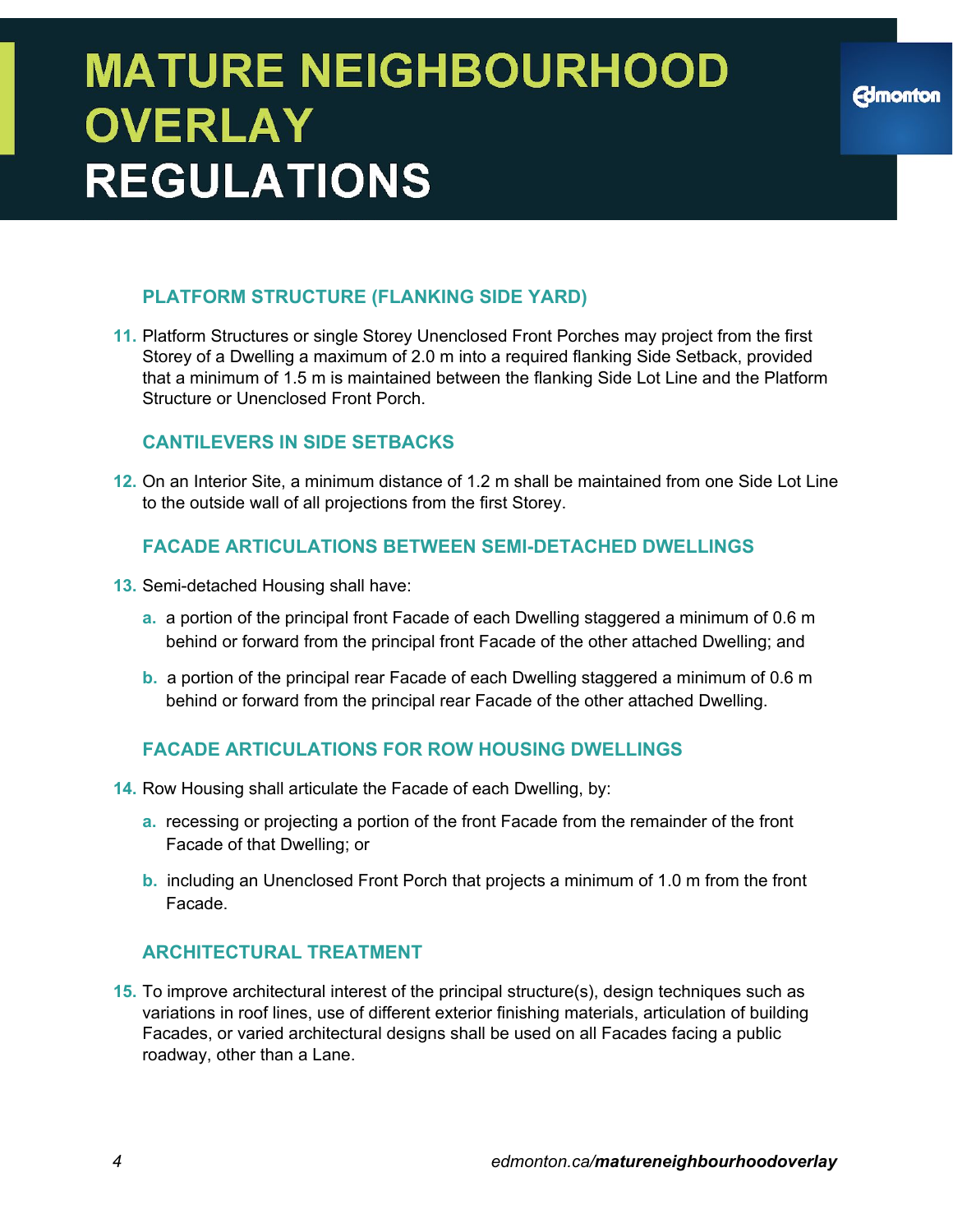#### **VARIATION OF BUILDING DESIGN**

**16.** Identical or mirrored front elevations shall not be located on Abutting Sites. Development shall be differentiated through the inclusion of two or more design elements such as a variety of finishing materials, varied roof lines, differences in the design of entry features, or variation in window and door placement. Variations in colour do not satisfy this requirement.

#### **DRIVEWAY ACCESS**

**17.** Where the Site Abuts a Lane, vehicular access shall be from the Lane and no existing vehicular access from a public roadway other than a Lane shall be permitted to continue.

#### **ATTACHED GARAGE**

- **18.** Attached Garages shall be developed in accordance with the following:
	- **a.** a Garage may protrude beyond the front or flanking wall of the principal building a distance that is characteristic of existing Garages on the blockface;
	- **b.** a Garage may have a maximum width that is characteristic of the width of existing attached Garages on the blockface;
	- **c.** building mass shall be articulated through features such as recessions or offsets, architectural treatments, and landscaping; and
	- **d.** for Semi-detached Housing, Duplex Housing, Row Housing, Stacked Row Housing and Apartment Housing, Garages shall be designed so that the Garage is attached to a shared common wall and includes a shared driveway apron where possible.

#### **REAR ATTACHED GARAGE**

**19.** Rear attached Garages shall not be allowed.

#### **DISTANCE BETWEEN GARAGE AND PRINCIPAL DWELLING**

**20.** A principal Dwelling shall be separated from a rear detached Garage by a minimum of 3.0 m.

#### **REAR DETACHED GARAGE LOCATION**

**21.** A rear detached Garage shall be fully contained within the rear 12.8 m of the Site.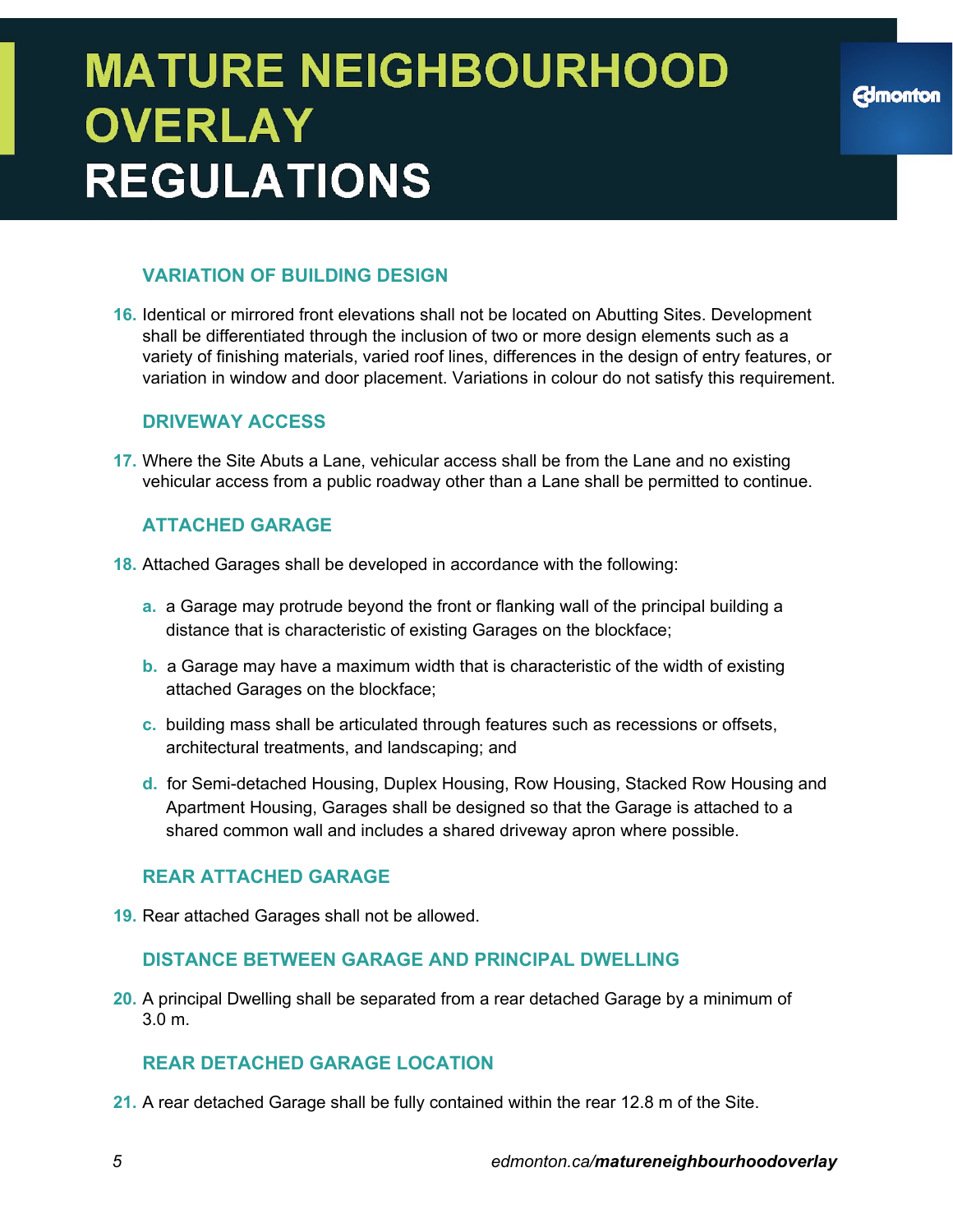### **814.4 ADDITIONAL DEVELOPMENT REGULATIONS FOR SPECIFIC AREAS**

- **1.** The following regulations shall apply to Row Housing development Abutting 109 Street between the north side of 62 Avenue and the south side of 69 Avenue:
	- **a.** the minimum Setback Abutting 109 Street shall be 3.0 m; and
	- **b.** a pedestrian walkway system shall be provided along the adjacent portion of 109 Street with the following features:
		- **i.** a sidewalk with an unobstructed walking width of 2.0 m;
		- **ii.** a Treed Landscaped Boulevard 2.0 m wide separating the sidewalk from 109 Street; and
		- **iii.** boulevard trees at a 6.0 m spacing.
- **2.** The pedestrian walkway system should maintain continuity with the design that has been constructed for other new developments along 109 Street. Utility relocation which may be required to construct the pedestrian walkway system shall be at the expense of the developer.

### **814.5 PROPOSED VARIANCES**

- **1.** When the Development Officer receives a Development Permit Application for a new principal building or new Garden Suite that does not comply with any regulation contained within this Overlay, or receives a Development Permit for alterations to an existing structure that require a variance to Section 814.3(1), 814.3(3), 814.3(5) and 814.3(9) of this Overlay:
	- **a.** the Development Officer shall send notice, to the recipient parties specified in Table 814.5(2), to outline any requested variances to the Overlay and solicit comments directly related to the proposed variance;
	- **b.** The Development Officer shall not render a decision on the Development Permit application until 21 days after notice has been sent, unless the Development Officer receives feedback from the specified affected parties in accordance with Table 814.5(2); and
	- **c.** the Development Officer shall consider any comments directly related to the proposed variance when determining whether to approve the Development Permit Application in accordance with Sections 11.2 and 11.3.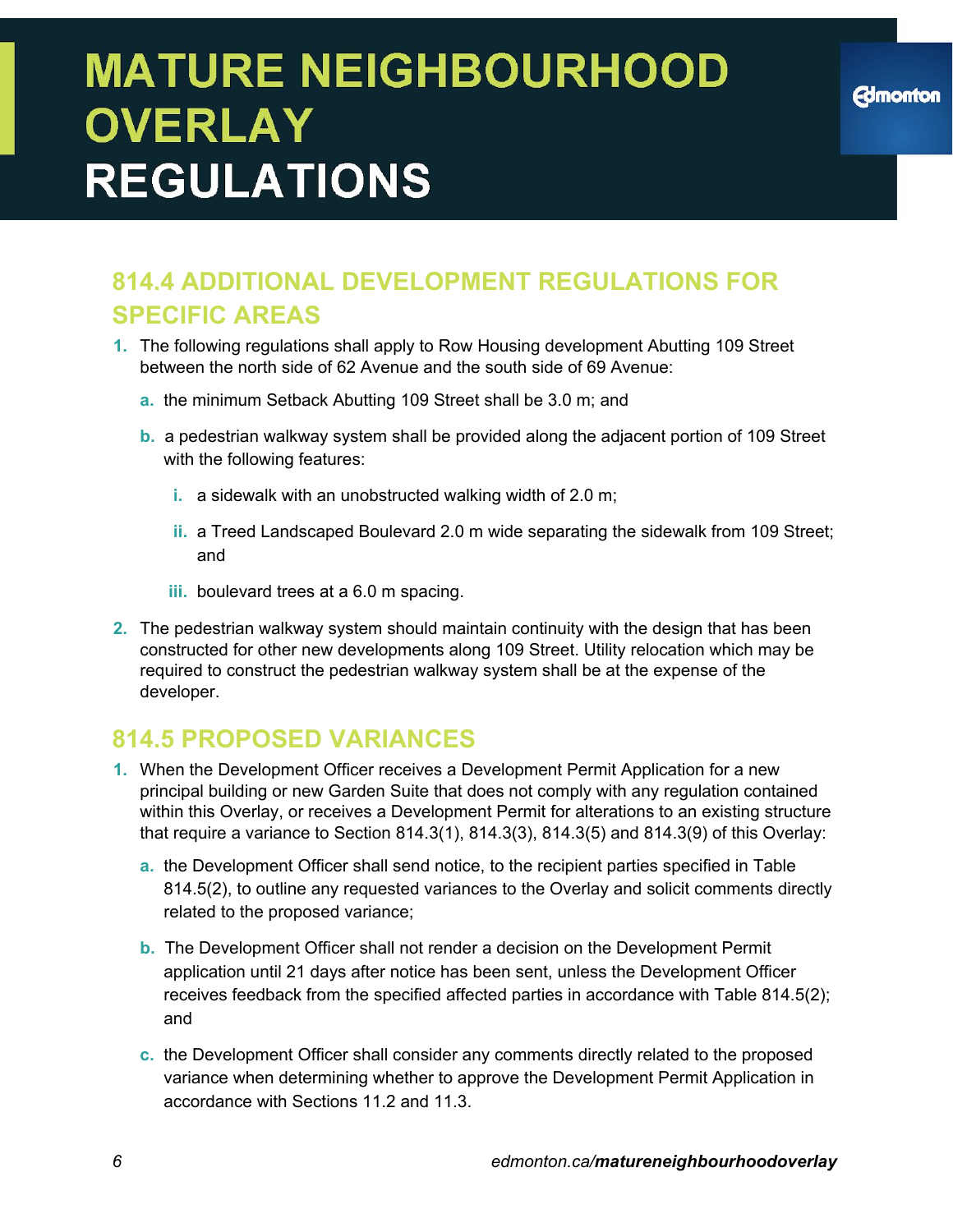### **CONSULTATION REQUIREMENTS**

Consultation with neighbours is required when any variance is requested to the MNO regulations. The consultation process, undertaken by the City on behalf of the applicant, uses a tiered approach. The people (affected parties) to be consulted vary depending on the potential impacts of the requested variance(s). For each of the tiers, the president of the Community League is notified.



and the President of each **Community League** 

directly adjacent across the lane, and the President of each **Community League** 

the President of each **Community League** 

**Edmonton** 

The consultation period lasts 21 days after the notice has been sent, or until the feedback is received from the affected parties. Tier 2 and 3 consultations do not require a response from the Community League prior to making a decision on a variance.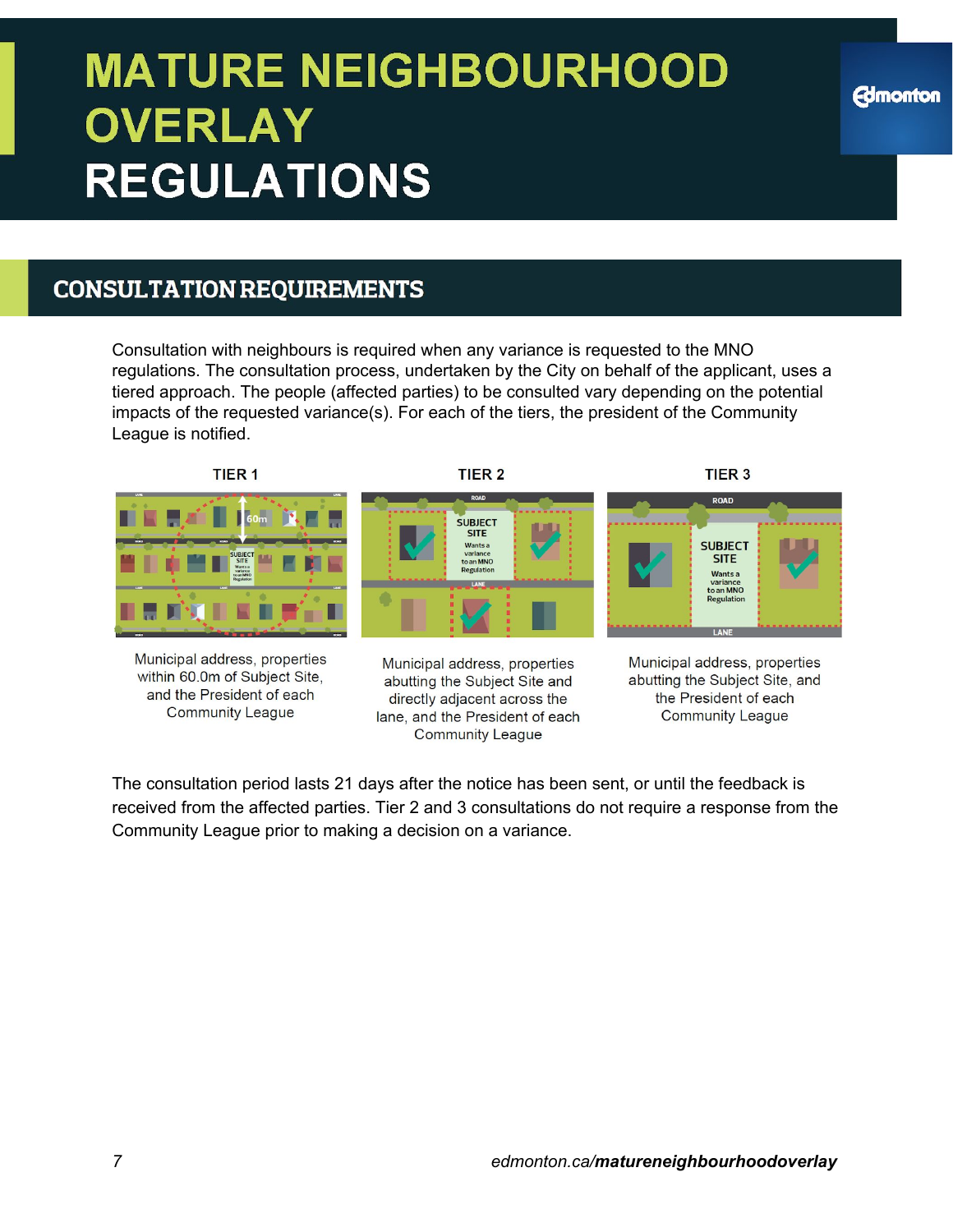### **APPENDIX 1 - MATURE NEIGHBOURHOOD OVERLAY**

### TABLE 814.5(2)

| Tier # | <b>Recipient Parties</b>                                                                                                                                                                                                     | <b>Affected Parties</b>                                                                                                                                                                             | <b>Regulations of this Overlay Proposed to be Varied</b>                                                                                                                                                                                                                                                                                                                                                                                                                              |
|--------|------------------------------------------------------------------------------------------------------------------------------------------------------------------------------------------------------------------------------|-----------------------------------------------------------------------------------------------------------------------------------------------------------------------------------------------------|---------------------------------------------------------------------------------------------------------------------------------------------------------------------------------------------------------------------------------------------------------------------------------------------------------------------------------------------------------------------------------------------------------------------------------------------------------------------------------------|
| Tier 1 | The municipal address and<br>assessed owners of the<br>land wholly or partially<br>located within a distance of<br>60.0 m of the Site of the<br>proposed development and<br>the President of each<br><b>Community League</b> | The assessed owners of the<br>land wholly or partially<br>located within a distance of<br>60.0 m of the Site of the<br>proposed development and<br>the President of each<br><b>Community League</b> | 814.3(1) Front Setback<br>814.3(2) Front Setback - RF3 Corner Sites<br>814.3(5) Height<br>814.3(6) Basement Elevation<br>814.3(7) Dormer Width<br>814.3(13) Façade Articulation between Semi-Detached Dwellings<br>814.3(14) Façade Articulation for Row Housing Dwellings<br>814.3(15) Architectural Treatment<br>814.3(16) Variation of Building Design<br>814.3(17) Driveway Access<br>814.3(18) Attached Garage<br>814.4(1) Additional Development Regulations for Specific Areas |
| Tier 2 | The municipal address and<br>assessed owners of the<br>land Abutting the Site,<br>directly adjacent across a<br>Lane from the Site of the<br>proposed development and<br>the President of each<br><b>Community League</b>    | The assessed owners of the<br>land Abutting the Site and<br>directly adjacent across a<br>Lane from the Site of the<br>proposed development                                                         | 814.3(4) Rear Setback<br>814.3(19) Rear Attached Garage                                                                                                                                                                                                                                                                                                                                                                                                                               |
| Tier 3 | The municipal address and<br>assessed owners of the<br>land Abutting the Site of the<br>proposed development and<br>the President of each<br><b>Community League</b>                                                         | The assessed owners of the<br>land Abutting the Site of the<br>proposed development                                                                                                                 | 814.3(3) Side Setbacks<br>814.3(8) Side Setbacks and Privacy<br>814.3(9) Privacy Screening on Platform Structures<br>814.3(10) Platform Structures (Front Yard)<br>814.3(11) Platform Structures (Flanking Side Yard)<br>814.3(12) Cantilevers in Side Setbacks<br>814.3(21) Garden Suite Location                                                                                                                                                                                    |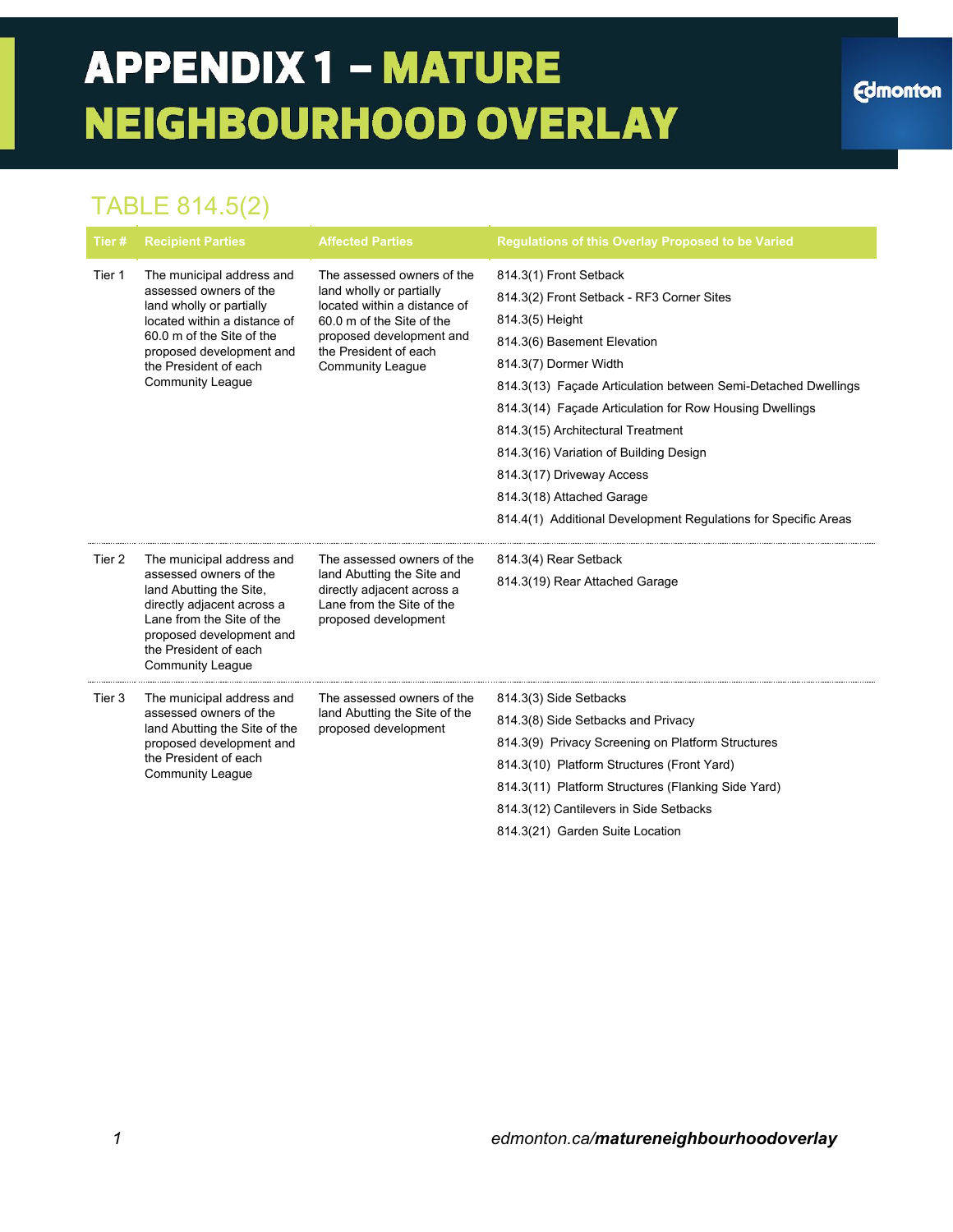# **APPENDIX 1 - MATURE NEIGHBOURHOOD OVERLAY**

**Edmonton**